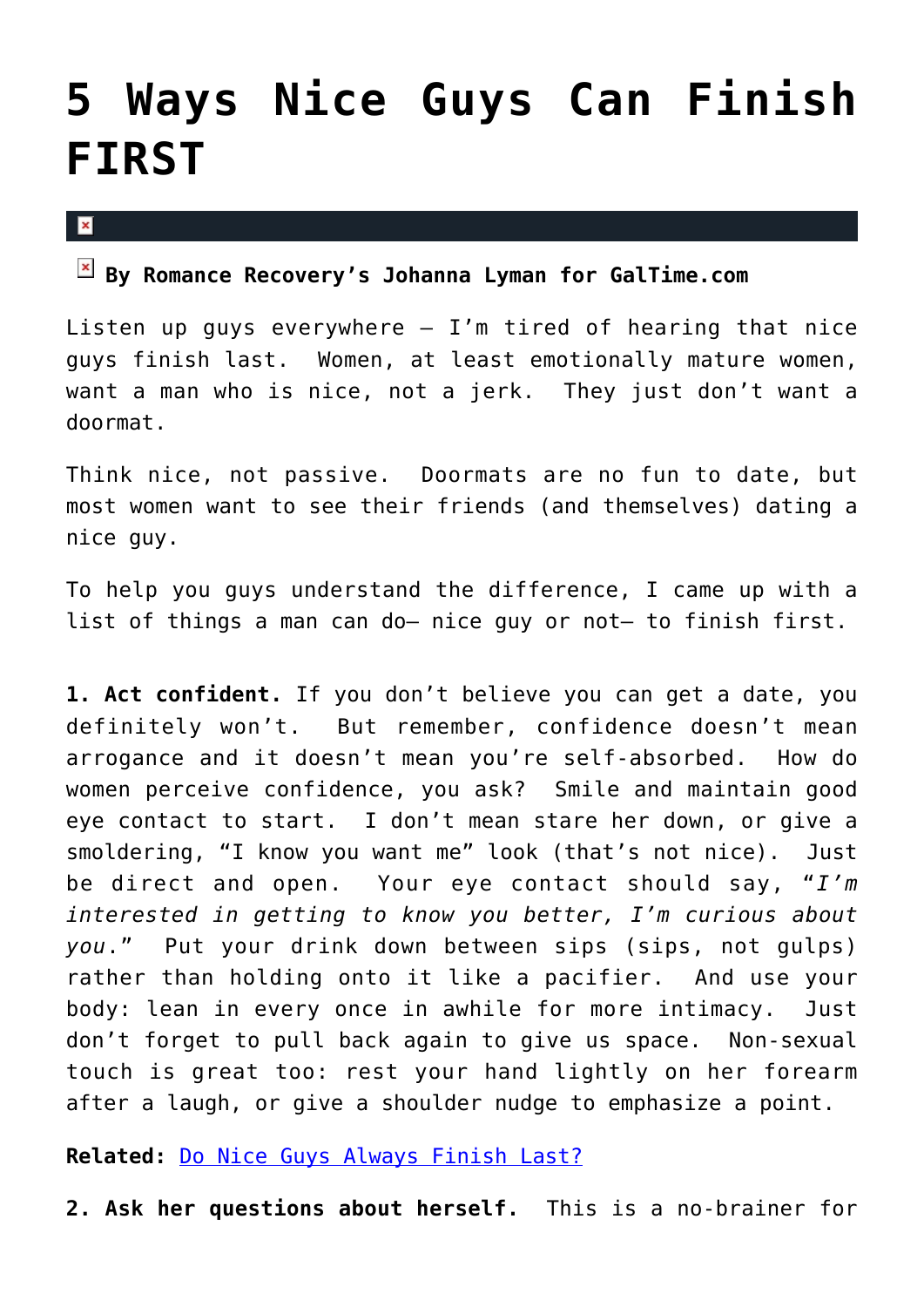the nice guy, because you are genuinely interested in her. If you're not a natural nice guy, this is the best tip you can get for your money. Women can't stand it when men are so self-absorbed they only talk about themselves. We want to know about you, but we also want to know that you remember we're real people, not just a piece of meat.

**3. Stop trying so hard to please.** It's ok if we don't agree on every single thing. We want to know you have a spine of your own. Have a strong opinion about something and let us know about it. That doesn't mean you aren't open to a differing opinion, but it's ok to "agree to disagree." I'll give a small example: when we ask where you want to go for dinner, have an opinion. It's irritating to hear, "I don't know, what do you want to do?" all the time. I'm sure you think the same thing; you'd rather hear our opinion, even if you disagree. Here's a clue: both men and women think that someone who knows what they want out of bed will also know what they want (and not be afraid to tell us) in bed, and that is sexy as hell.

## **Related:** [Four Biggest Mistakes MEN Make in Bed](http://galtime.com)

**4. Make her laugh.** Even if it's at your expense once in awhile, the number one aphrodisiac for women is laughter. Think improv, not knock-knock jokes. Life is pretty funny all by itself, so you don't have to be cracking jokes all the time. Nice guys are great at self-deprecating humor, so just be careful not to overdo it. It's even ok to gently poke fun at her once in awhile, as long as it's not a joke about her personal appearance. Seriously guys, no matter how confident a woman is, jokes about her appearance are always taboo. Consider it our Achilles heel.

**5. When the time comes, be the sexual initiator.** I know you don't always want to be the one to initiate, but biologically women are hard-wired to expect men to initiate sex. Especially in the beginning, don't be afraid to grab your